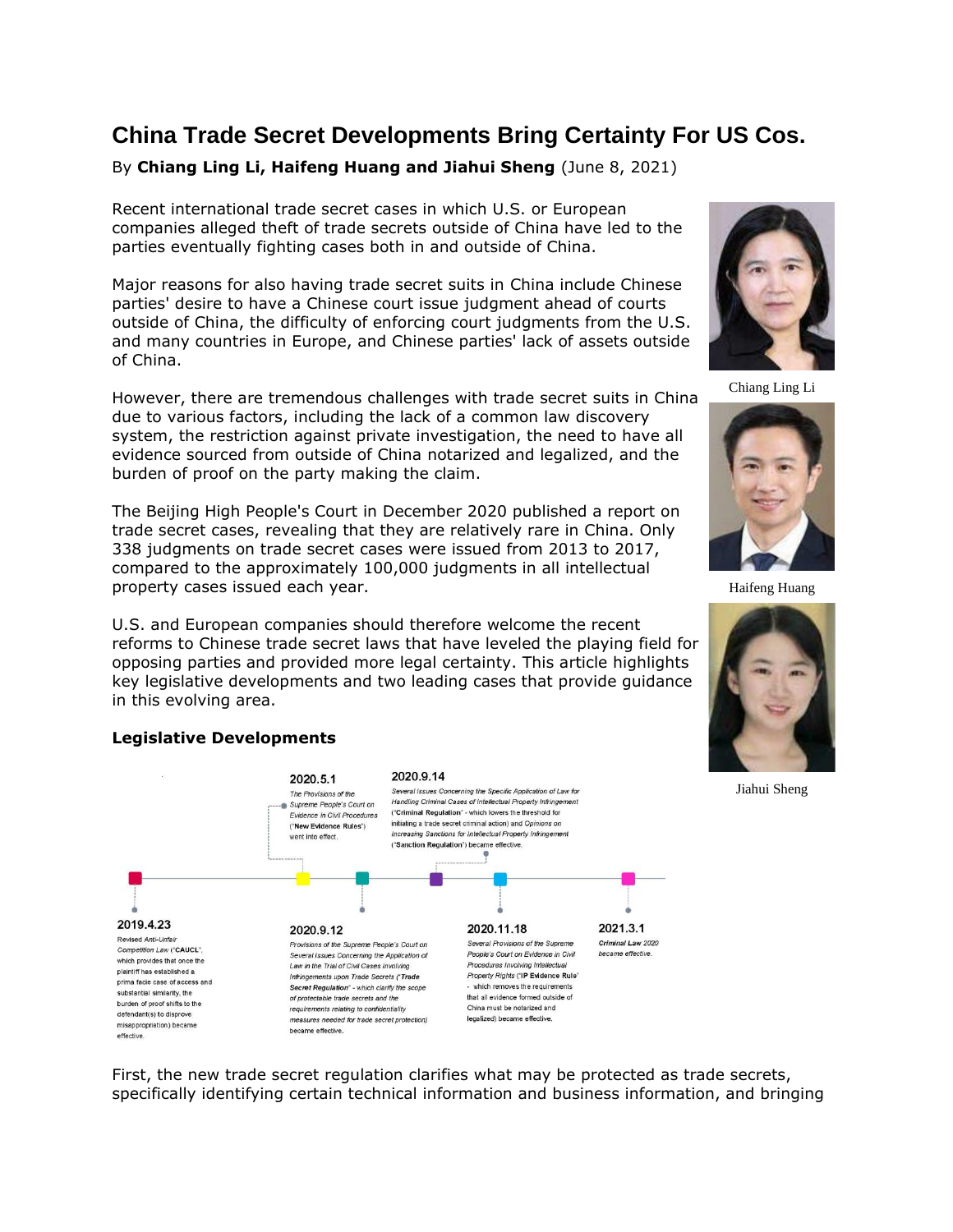light to an area that has long frustrated trade secret enforcement efforts in China.

According to the report, more than 66.7% of the trade secret cases were lost because the court ruled that the technical or business information claimed as trade secrets was not protectable trade secrets. The new trade secret regulation targets this issue.

Articles 1 and 2 of the regulation specify that business information includes all information "on creativity, management, sale, finance, plans, samples, bidding materials, clients' information and data, relating to business activities."

The regulation focuses on customer information, a common area of dispute, defining the term "clients' information" to include "client's name, address, contact information, and trading practices, business plans, commercial details, and other information."

However, a party may not claim a specific client as trade secret solely because the party "maintains a long-term stable trading relationships with the client." And an accused infringer who is an ex-employee of the plaintiff and conducts business with the plaintiff's client after leaving the plaintiff will not be liable for trade secret misappropriation if the client voluntarily chooses to conduct business with the ex-employee based on the client's personal trust of that ex-employee.

Second, the new trade secret regulation sets out examples of confidentiality measures required for trade secret protection:

- Entering into confidentiality agreements;
- Adopting confidentiality requirements in the form of company rules, training, regulations or written notifications to employees, former employees, suppliers, clients, visitors and others who are able to access or obtain trade secrets;
- Restricting access to the factory, workshop and other production or distribution premises involving the trade secret;
- Adopting special treatment for or segregating trade secrets and their embodiments, such as (1) identifying them as trade secrets, (2) using encryption to protect the trade secrets, (3) locking up the trade secret, or (4) limiting individuals who are able to access or obtain the trade secrets or their embodiments;
- Prohibiting or restricting the use of, access to, or reproduction from computer equipment, electronic equipment, network equipment, storage equipment or software that can access or obtain trade secrets; and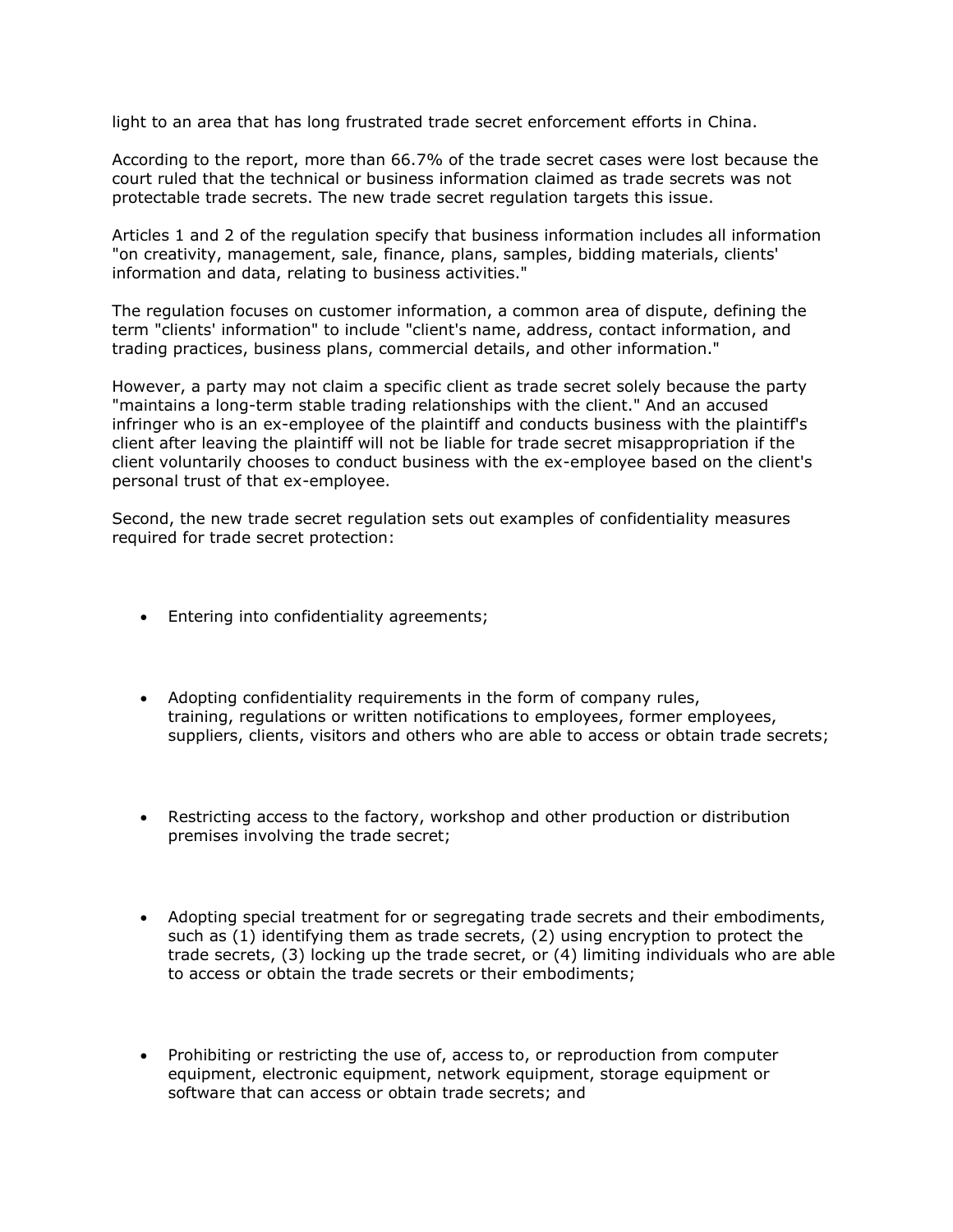• Requiring exiting employees to register and either return or destroy the trade secrets they accessed during their employment and to affirm that they will continue to honor confidentiality obligations.

The lack of clarity on this issue has also long frustrated trade secret enforcement efforts in China, and companies should promptly assess their practices to incorporate this welcome guidance.

Third, the new trade secret regulation reiterates the right of the trade secret owners to obtain preliminary injunctive relief. Although the law has long provided for preliminary injunctions, such relief was rarely granted in trade secret misappropriation cases. The rightsholder may file such a petition before or at the time as filing suit.

Further, under urgent circumstances, the court should make a decision within 48 hours. Whether the new regulation will encourage the court to grant preliminary injunctions remains to be seen.

Fourth, the new intellectual property evidence rule removes the requirement that all evidence formed outside of China must be notarized and legalized. Given the time-sensitive nature of claims for theft of trade secrets, the delays associated with the formerly onerous process had significant consequences.

Under the new rule, only a narrow subset of evidence, such as evidence concerning identity, e.g., powers of attorney, or official documents issued by government agencies or courts outside of China, needs to be notarized and legalized. The rule further provides that evidence formed outside of China may be admissible if the party submitting the evidence declares the authenticity of the evidence and offers to accept punishment if he or she commits perjury.

Fifth, the new regulations reasonably distribute the burden of proof between plaintiffs and defendants. In general, in China, each party in litigation bears the burden of proof for all its claims, and neither party can obtain discovery from its adversary, though courts may assist a party in obtaining evidence under exceptional circumstances.

Without the benefit of a common law discovery system, and in light of strict rules on evidence collection by private parties, the previous burden of proof created a nearly insurmountable challenge to bringing trade secret cases to in China.

The new laws change the burden of proof and availability of discovery in trade secret cases. First, under the revised Chinese Anti-Unfair Competition Law, once the plaintiff has established a prima facie case of access and substantial similarity, the burden of proof shifts to the defendant to disprove misappropriation.

Second, the IP evidence rule provides that the party with the burden of proof may petition the court to order the party in possession of the evidence to produce the evidence. If the court considers the grounds of the petition reasonable, it is required to issue such an order.

In addition, if a party refuses to submit such evidence without justifiable reason, submits false evidence, destroys evidence, or conducts any other act that renders the evidence unusable, the court is required to find against the party on the issue.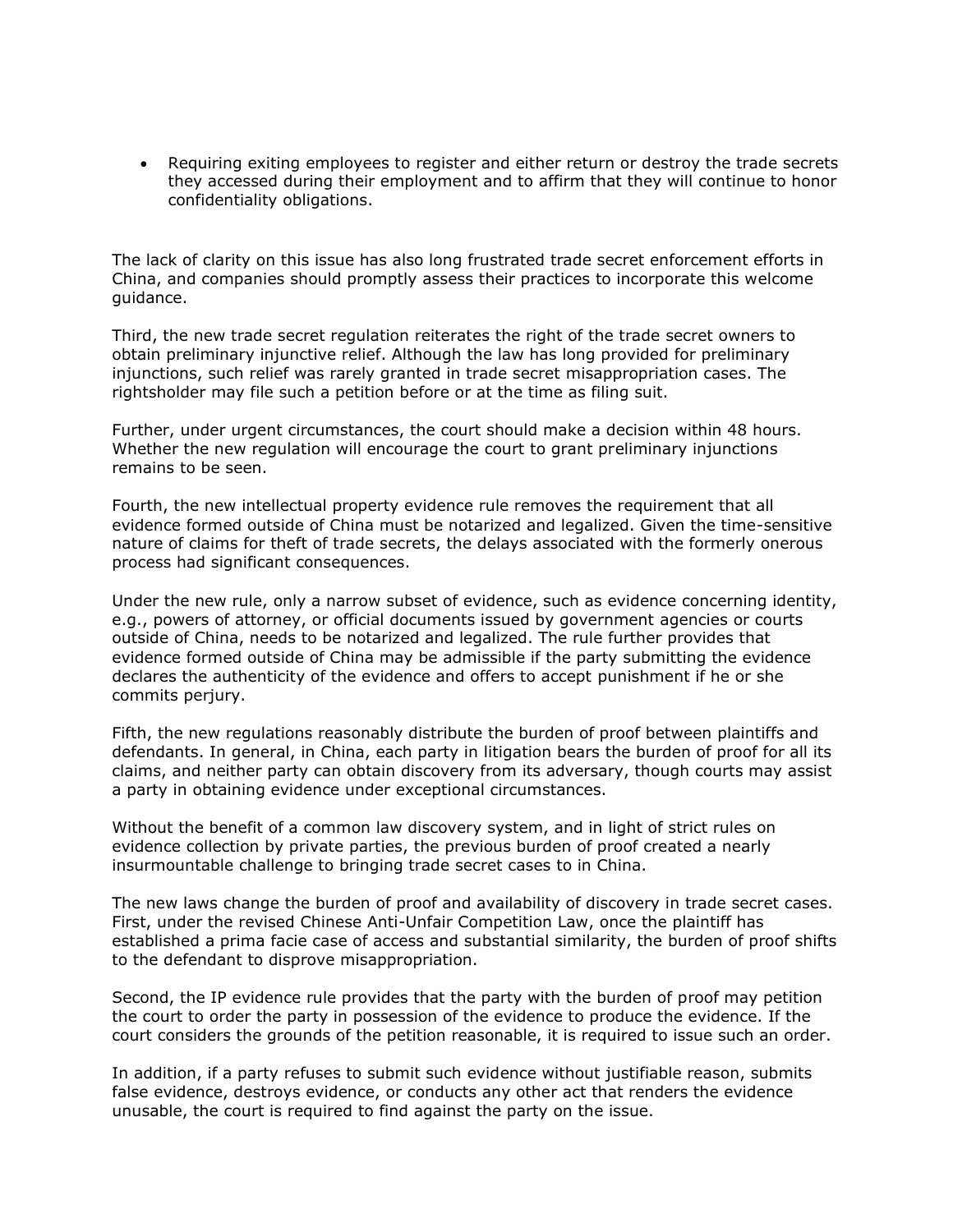Finally, the new criminal regulation lowers the threshold for initiating trade secret criminal actions. Previously, trade secret owners were required to prove that the illegal income from the misappropriation exceeded \$70,000, which was difficult to establish given the lack of discovery.

Under the new regulations, trade secret owners may initiate a criminal action by proving either of the following: (1) the illegal income from the misappropriation exceeded \$42,000; or (2) the trade secret owners face bankruptcy or liquidation due to major operational difficulties directly caused by the trade secret misappropriation. As discussed below, criminal actions are very powerful tools in China for fighting trade secret cases.

## **Leading Cases**

In general, the Chinese legal system is not based on case law. However, China is starting to employ more and more features of such a system. In April 2020, February 2021 and April 2021, the Intellectual Property Tribunal of the Chinese Supreme People's Court and some local courts issued guiding trade secret cases. Two such cases are highlighted below.

#### *Zhonghua Chemical v. Wanglong Group*

On Feb. 26, the IP Tribunal ruled on a trade secret misappropriation case, Jiaxing Zhonghua Chemical Co. Ltd. and Shanghai Xinchen New Technology Co. v. Wanglong Group Co. Ltd., and awarded the plaintiffs \$24.9 million in damages. It is the largest damage award ever awarded by a Chinese court in trade secret misappropriation cases.

Zhonghua Chemical developed a highly lauded new process to manufacture vanillin. Zhonghua Chemical protected the related technologies, including equipment and the manufacturing process, as trade secrets.

In 2010, Wanglong Group paid Zhonghua Chemical's former employee, Fu Xianggen, who was also sued as an individual, to disclose Zhonghua Chemical's vanillin manufacturing process.



A USB containing more than 200 drawings, flow charts, key equipment list, etc.

Fu was subsequently employed by an affiliate of Wanglong Group, working at the vanillin workshop. In June 2011, Wanglong Group began to manufacture vanillin. In a very short period of time, by selling vanillin at a comparably low price, Wanglong Group became the third-largest vanillin manufacturer in the world, and Zhonghua Chemical's global vanillin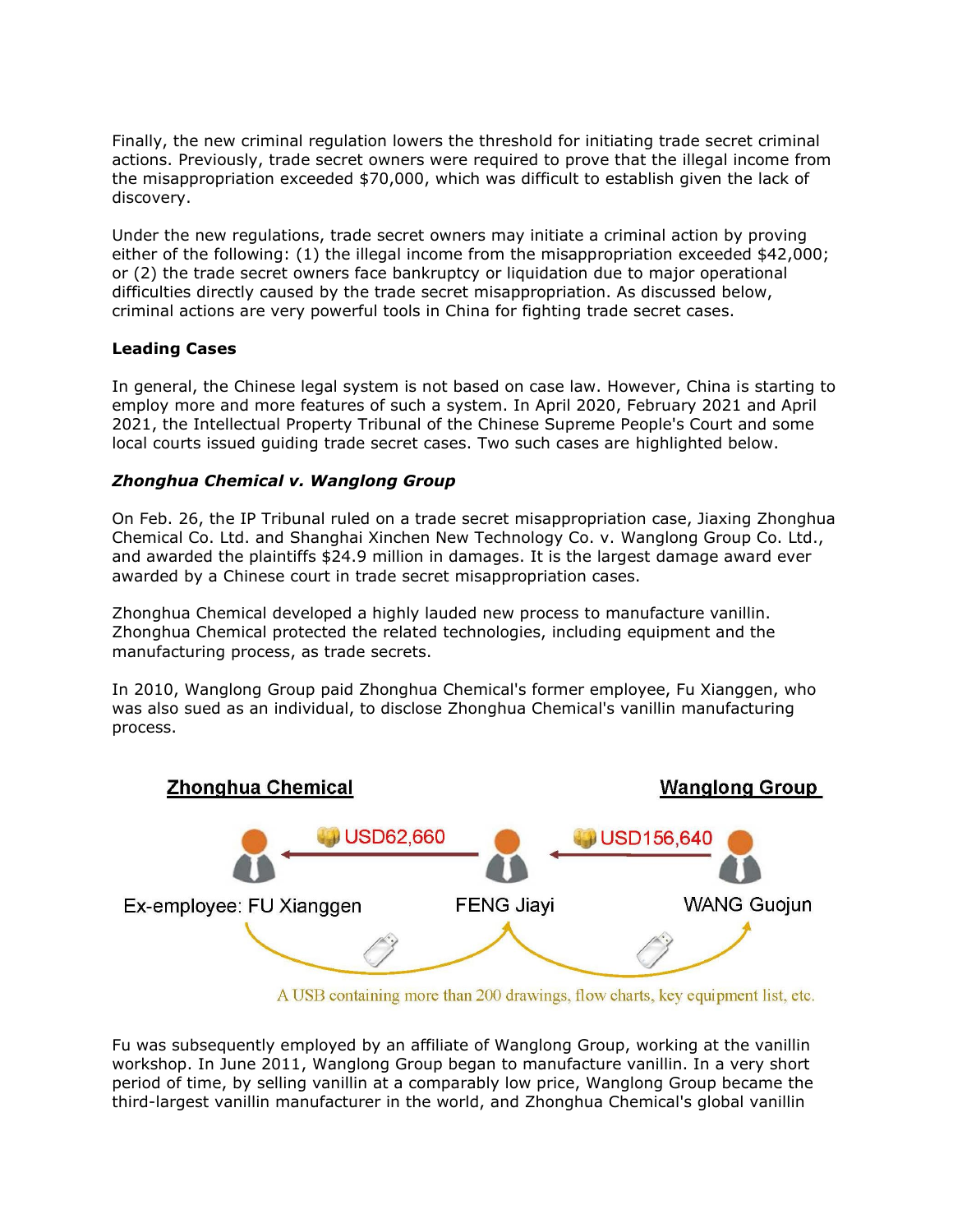market share dropped from 60% to 50%.

One key feature of this case  $-$  and critical to Zhonghua Chemical's success  $-$  is that most evidence was obtained from a corresponding criminal case. Without access to this information, Zhonghua Chemical would have faced potentially prohibitive challenges with obtaining evidence for the case.

The criminal trade secret misappropriation case was commenced by the Jiaxing Public Security Bureau, and its powerful investigation furnished essential evidence for the civil trade secret misappropriation case.

Another interesting point of this case relates to damages. China did not provide punitive damages for trade secret misappropriation cases before April 2019, when the revised Anti-Unfair Competition Law became effective.

In this case, the damages awarded only covered misappropriation through 2018. The IP Tribunal pointed out that the trade secret owners may seek separate remedies against the misappropriation that occurred after 2018. It is thus possible for the plaintiffs to rely on the revised Anti-Unfair Competition Law to claim punitive damages for misappropriation that occurred after April 2019.

## *Sike v. Languang*

In February, the IP Tribunal issued its decision in the trade secret misappropriation case Jinan Sike Testing Technology Co. Ltd. v. Jinan Languang Electromechanical Technology Co. Ltd. This case adopted a very high standard on the confidentiality measures needed to obtain trade secret protection.

Sike sued Languang for trade secret misappropriation, asserting trade secrets embedded in Sike's photometer product. One of the issues was whether Sike took necessary confidentiality measures to protect the alleged trade secrets.

Sike submitted evidence of: (1) internal trade secret protection policies, including nondisclosure agreements with employees and the trade secret protection system of Sike's manufacturing workshop; (2) confidentiality clauses in Sike's sales agreements with customers, which stated that Sike retained ownership of the trade secret information within the photometer and that the customers were not allowed to disclose the trade secret information to third parties; and (3) stickers on the photometers with the words "no warranty if removed," and "Danger! No quality guaranty if disassembled."

The IP Tribunal held that none of the evidence submitted established sufficient confidentiality measures. It ruled that the evidence of the internal trade secret protection policies did not amount to sufficient confidentiality measures.

The IP Tribunal also held that none of the confidentiality clauses in the sale agreements constituted sufficient confidentiality measures. The sale agreements imposed confidentiality obligation on only Sike's customers but not on third parties who might acquire the photometers from someone other than Sike, the initial seller.

The sale agreements did not prohibit the customers from reselling, transferring or otherwise disposing of the photometers to third parties. Third parties could therefore purchase the photometers without signing confidentiality agreements with Sike. As a result, Sike's confidentiality measures did not prohibit third parties from obtaining the trade secrets by